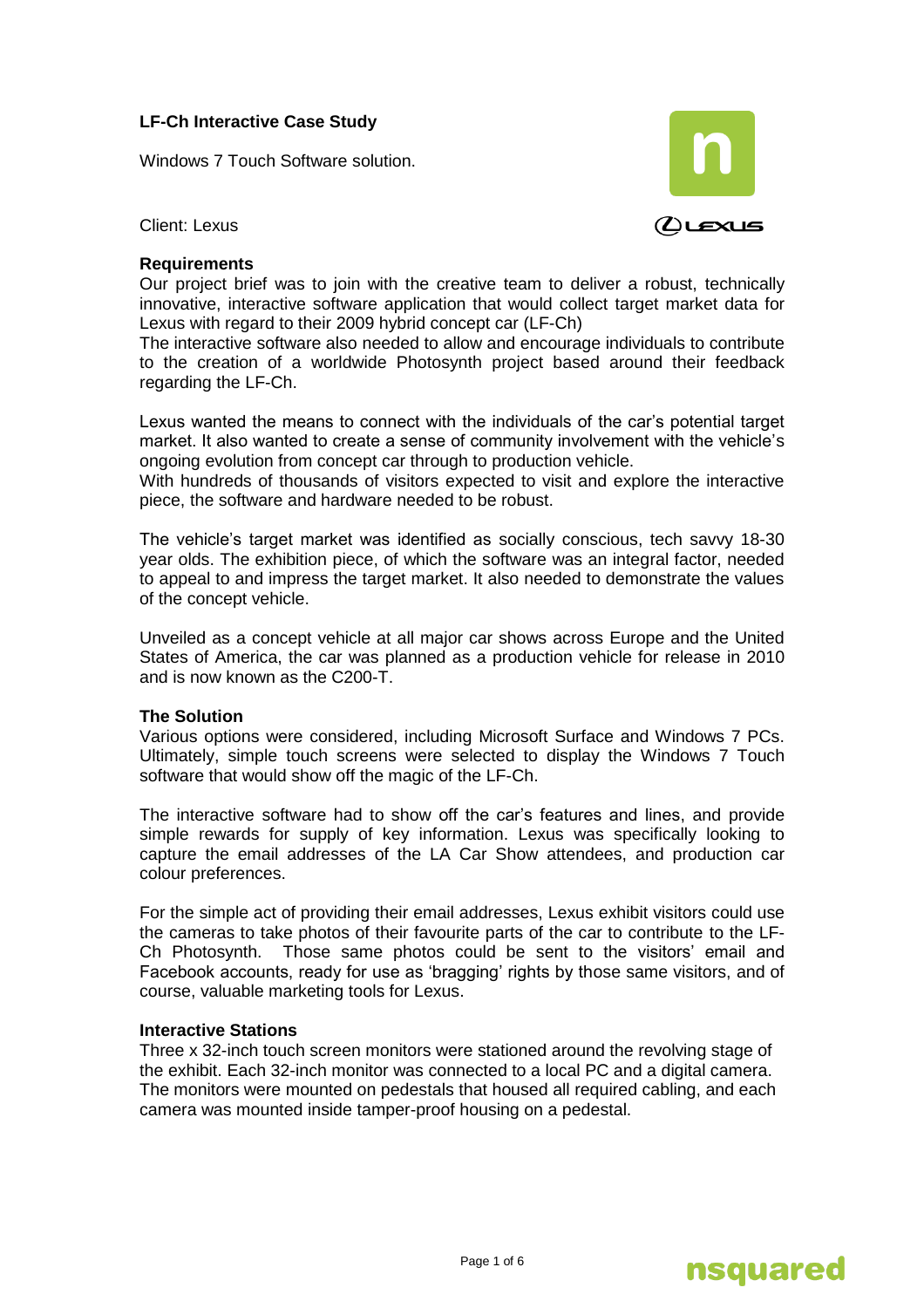Each of the local PCs was housed in a robust unit that allowed appropriate ventilation for each machine, and was also connected to the exhibit server for data storage, moderation, and upload to the Photosynth.



While on "standby", each station played a video loop that highlighted the vehicle"s visual and practical features. An onscreen button on the screen glinted at specified intervals to attract visitors to interact with the screen.



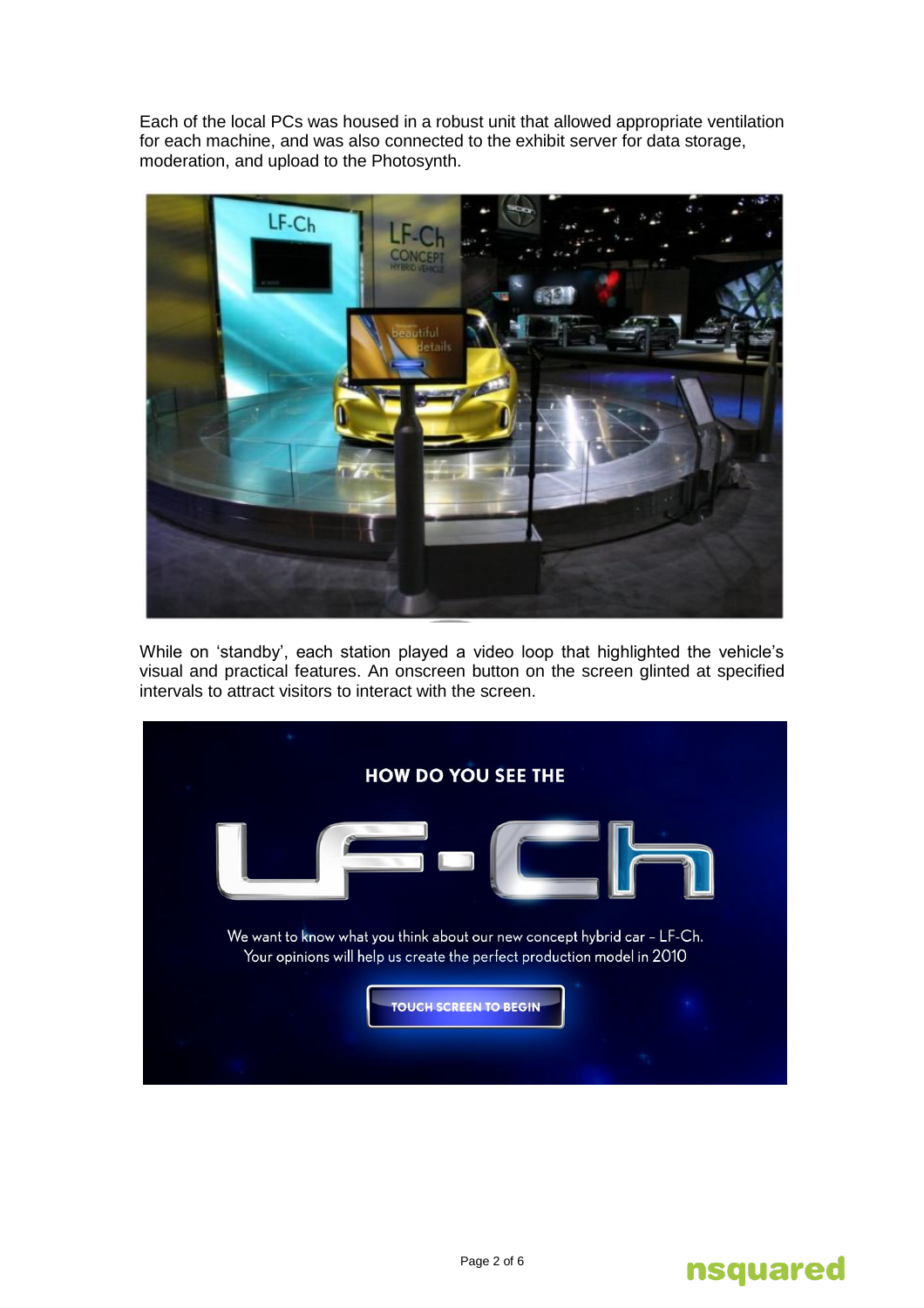

Once the onscreen button was touched, the interactive application opened. With the use of simple graphics, it demonstrated that visitors should take their favourite photos of the vehicle on a rotating stage in front of the strategically placed cameras. The photos taken would be used to create a world-wide Photosynth of the Lexus LF-Ch.



Photos that were taken were displayed on the screen, and the visitor was prompted to choose his or her favourite three photos. Visitors could first explore the photos (zoom, drag and drop functions were enabled), and were then prompted to select three favourite photos from the collection they had created.

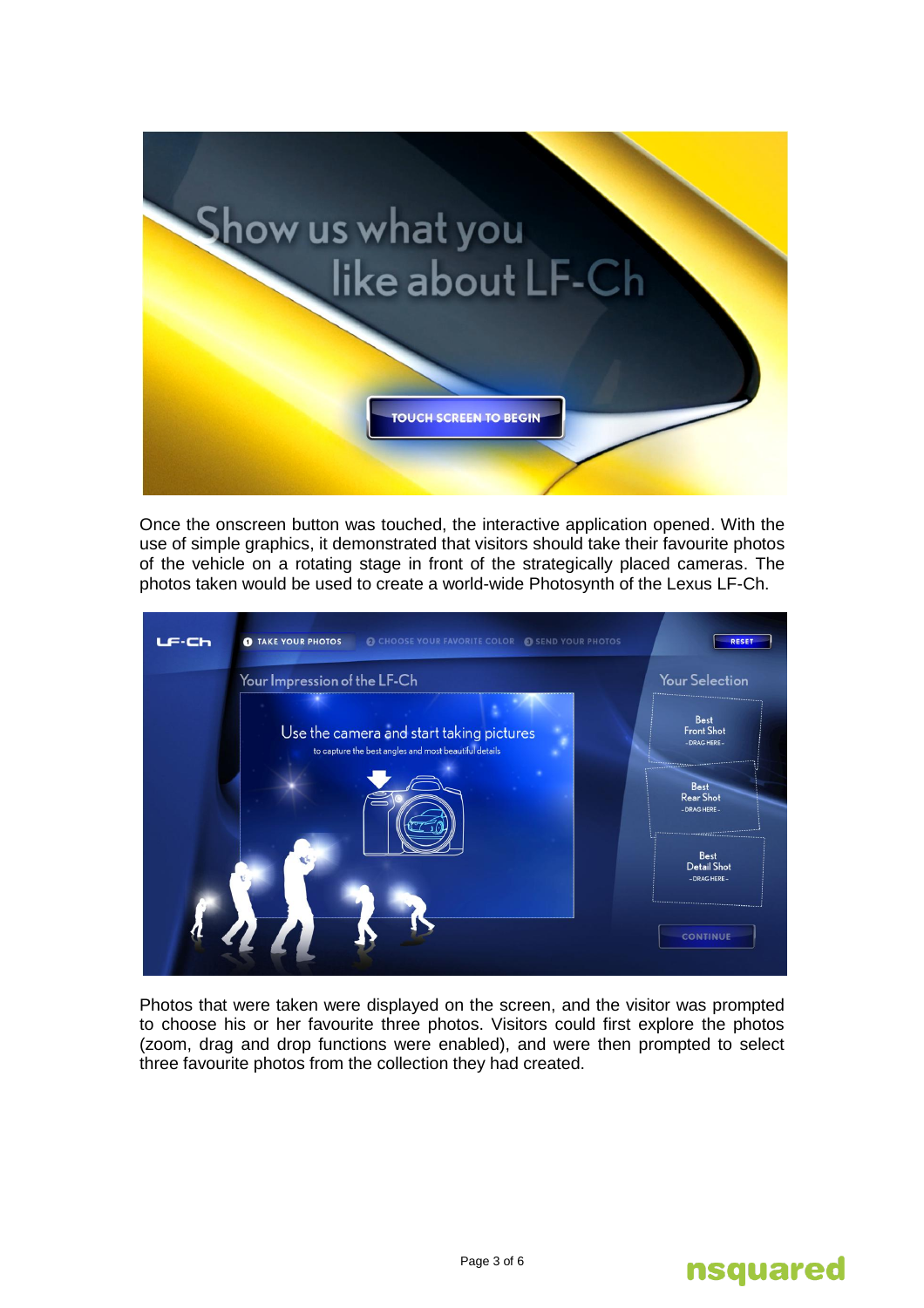

To identify the three favourite photos, visitors simply needed to drag and drop each one onto the predefined area of the screen before touching the onscreen "Continue" button. At this point the application saved the selected photos on the Photosynth server and deleted all other photos taken.

The following screen showed Visitors the selected photos that would be contributed to the Photosynth and asked what their favourite car colour for the LF-Ch was.

This screen shows the red car selected, and the visitor"s three favourite shots.



Touching the "Continue" button took the visitor to a screen that prompted them to email their photos to themselves, before taking a look at the Photosynth display tables close by.

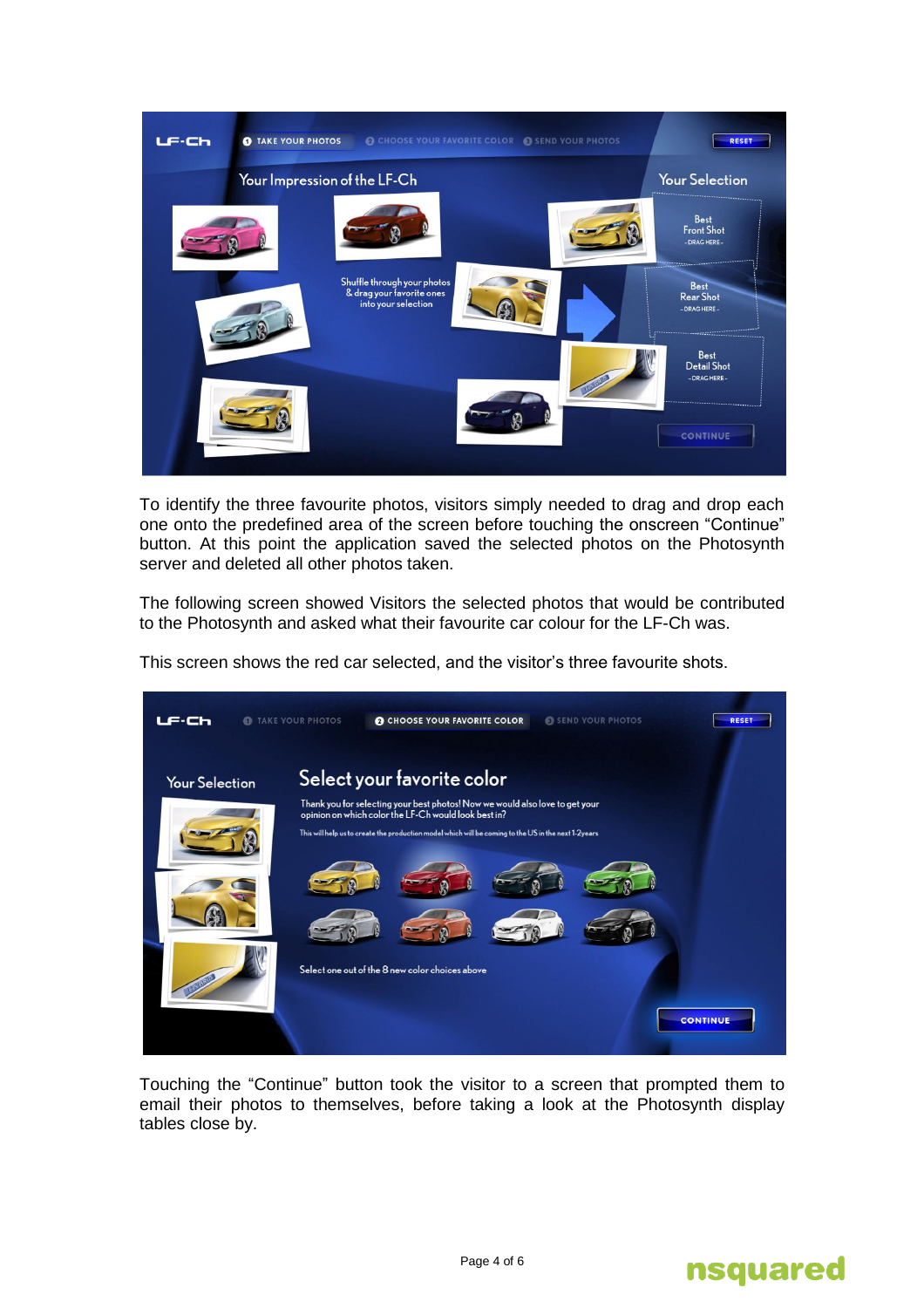| <b>O</b> TAKE YOUR PHOTOS<br>69 C |                                                                                                                                                                     |                    |                | <b>B</b> CHOOSE YOUR FAVORITE COLOR |             |   |              | <b>SEND YOUR PHOTOS</b> |              |               | <b>RESET</b> |  |
|-----------------------------------|---------------------------------------------------------------------------------------------------------------------------------------------------------------------|--------------------|----------------|-------------------------------------|-------------|---|--------------|-------------------------|--------------|---------------|--------------|--|
| <b>Your Selection</b>             | Send your photos<br>Please enter your email address to receive your selected photos and<br>more information about the LF-Ch.<br>KSMITH@HOTMAIL.COM<br><b>SUBMIT</b> |                    |                |                                     |             |   |              |                         |              |               |              |  |
|                                   |                                                                                                                                                                     |                    |                |                                     |             |   |              |                         |              |               |              |  |
|                                   |                                                                                                                                                                     | Your email address |                |                                     |             |   |              |                         |              |               |              |  |
|                                   | $\mathbf{o}$                                                                                                                                                        |                    | $\overline{2}$ | 3                                   | 4           | 5 | 6            | $\overline{7}$          | 8            | 9             |              |  |
|                                   | $\alpha$                                                                                                                                                            | W                  | E              | $\mathbf R$                         | T           | Y | U            |                         | $\circ$      | P             |              |  |
|                                   |                                                                                                                                                                     |                    |                |                                     |             |   |              |                         |              |               |              |  |
|                                   | A                                                                                                                                                                   | $\mathsf{s}$       | D              | F                                   | G           |   | H            |                         | $\mathbf{K}$ | Ł             |              |  |
|                                   | z                                                                                                                                                                   |                    | $\mathbf{x}$   | $\mathbf{C}$                        | $\mathbf v$ |   | $\mathbf{B}$ | $\overline{N}$          |              | M             |              |  |
|                                   | $^{\circ}$                                                                                                                                                          |                    |                |                                     | .COM        |   |              | .NET                    |              | <b>DELETE</b> |              |  |
|                                   |                                                                                                                                                                     |                    |                |                                     |             |   |              |                         |              |               |              |  |

Exhibit visitors were directed to the Photosynth tables after sending their photos to themselves. The Photosynth tables showed not only the current LF-Ch Photosynth, but also gave more information regarding the car"s hybrid status and company"s green policies.



## **Outcomes**

The stations were interacted with by hundreds of thousands of visitors over the lifetime of each of the 5 major car shows across the United States of America in late 2009 – Early 2010.

The software stood up to our high standards and those of the client: it operated without fault or failure for the entire gamut of shows, and required no support during that time frame.

The Client has been very tight-lipped with regards to sharing of data collected, other than to report that they received much better engagement than they had expected to.